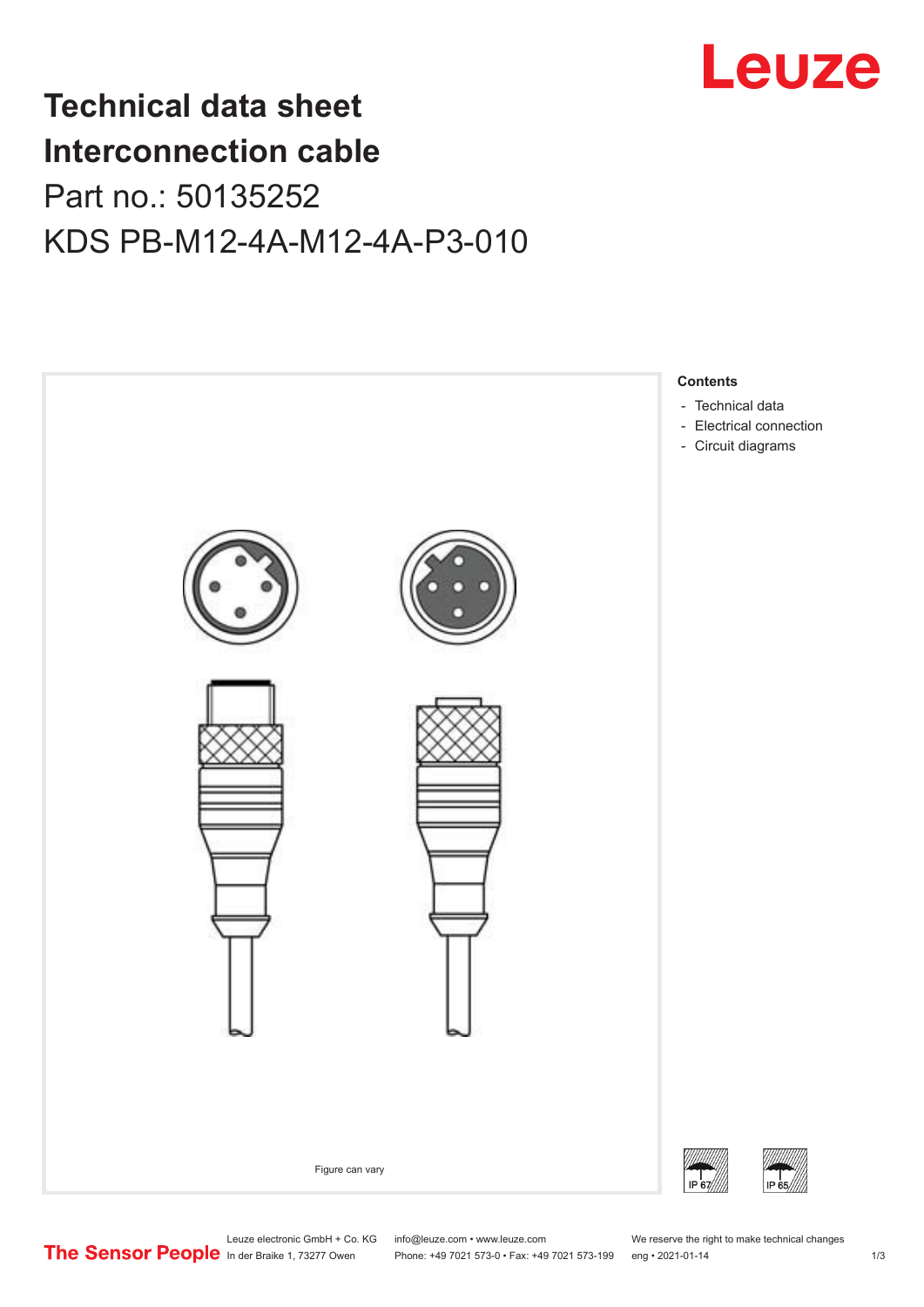## <span id="page-1-0"></span>**Technical data**

# Leuze

#### **Basic data**

**Suitable for interface** PROFIBUS DP

#### **Electrical data**

**Performance data Operating voltage** 60 V DC

#### **Connection**

| <b>Connection 1</b>         |                                                                                           |
|-----------------------------|-------------------------------------------------------------------------------------------|
| <b>Type of connection</b>   | Connector                                                                                 |
| Thread size                 | M <sub>12</sub>                                                                           |
| <b>Type</b>                 | Female                                                                                    |
| Handle body material        | <b>PUR</b>                                                                                |
| No. of pins                 | 5-pin                                                                                     |
| Encoding                    | B-coded                                                                                   |
| Version                     | Axial                                                                                     |
| Lock                        | Screw fitting, nickel-plated diecast zinc,<br>recommended torque 0.6 Nm, self-<br>locking |
| <b>Connection 2</b>         |                                                                                           |
| <b>Type of connection</b>   | Connector                                                                                 |
| <b>Thread size</b>          | M <sub>12</sub>                                                                           |
| <b>Type</b>                 | Male                                                                                      |
| Handle body material        | <b>PUR</b>                                                                                |
| No. of pins                 | 4-pin                                                                                     |
| Encoding                    | B-coded                                                                                   |
| Version                     | Axial                                                                                     |
| Lock                        | Screw fitting, nickel-plated diecast zinc,<br>recommended torque 0.6 Nm, self-<br>locking |
| <b>Cable properties</b>     |                                                                                           |
| <b>Number of conductors</b> | 2 Piece(s)                                                                                |
| Wire cross section          | $0.64 \, \text{mm}^2$                                                                     |
| <b>AWG</b>                  | 19                                                                                        |
| Sheathing color             | Violet                                                                                    |
| <b>Shielded</b>             | Yes                                                                                       |

## **Mechanical data**

| <b>Width across flats</b>                                                | 13 mm                    |
|--------------------------------------------------------------------------|--------------------------|
| <b>Bending cycles</b>                                                    | 5,000,000 Piece(s)       |
| Bending radius, flexible laying, min.                                    | Min. 12 x cable diameter |
| <b>Bending radius, stationary laying, min.</b> Min. 7.5 x cable diameter |                          |
| <b>Environmental data</b>                                                |                          |
| Ambient temperature, operation,<br>flexible use                          | $-20$ 70 °C              |
| Ambient temperature, operation,<br>stationary use                        | $-4080 °C$               |
| <b>Certifications</b>                                                    |                          |
| Degree of protection                                                     | IP 65                    |
|                                                                          | IP 67                    |
| <b>Classification</b>                                                    |                          |
| <b>Customs tariff number</b>                                             | 85444290                 |
|                                                                          | 27279201                 |
| eCl@ss 5.1.4                                                             |                          |
| eCl@ss 8.0                                                               | 27279218                 |
| eCl@ss 9.0                                                               | 27060311                 |
| eCl@ss 10.0                                                              | 27060311                 |
| eCl@ss 11.0                                                              | 27060311                 |
| <b>ETIM 5.0</b>                                                          | EC001855                 |
|                                                                          |                          |
| <b>ETIM 6.0</b>                                                          | EC001855                 |

| oawio proportioo                  |                                                                                                                                                                                                                                |
|-----------------------------------|--------------------------------------------------------------------------------------------------------------------------------------------------------------------------------------------------------------------------------|
| <b>Number of conductors</b>       | 2 Piece(s)                                                                                                                                                                                                                     |
| Wire cross section                | $0.64$ mm <sup>2</sup>                                                                                                                                                                                                         |
| <b>AWG</b>                        | 19                                                                                                                                                                                                                             |
| Sheathing color                   | Violet                                                                                                                                                                                                                         |
| <b>Shielded</b>                   | Yes                                                                                                                                                                                                                            |
| Silicone-free                     | Yes                                                                                                                                                                                                                            |
| Cable design                      | Interconnection cable                                                                                                                                                                                                          |
| Cable diameter (external)         | $7.7$ mm                                                                                                                                                                                                                       |
| Cable length                      | 1,000 mm                                                                                                                                                                                                                       |
| <b>Sheathing material</b>         | <b>PUR</b>                                                                                                                                                                                                                     |
| <b>Wire insulation</b>            | PE                                                                                                                                                                                                                             |
| Suitability for drag chains       | Yes                                                                                                                                                                                                                            |
| <b>Traverse rate</b>              | Max. 3.3 m/s with horiz. traverse path of<br>5m and and max, acceleration of 5m/s <sup>2</sup>                                                                                                                                 |
| Properties of the outer sheathing | Free of CFC, cadmium, silicone, halogen<br>and lead, matt, low-adhesion, abrasion-<br>resistant, easily machine-processable                                                                                                    |
| Resistance of the outer sheathing | Hydrolysis and microbe resistant, good<br>oil, gasoline and chemical resistance in<br>accordance with VDE 0472 part 803 test<br>B, flame retardant in accordance with UL<br>1581 VW1 / CSA FT1 / IEC 60332-1,<br>IEC 60332-2-2 |